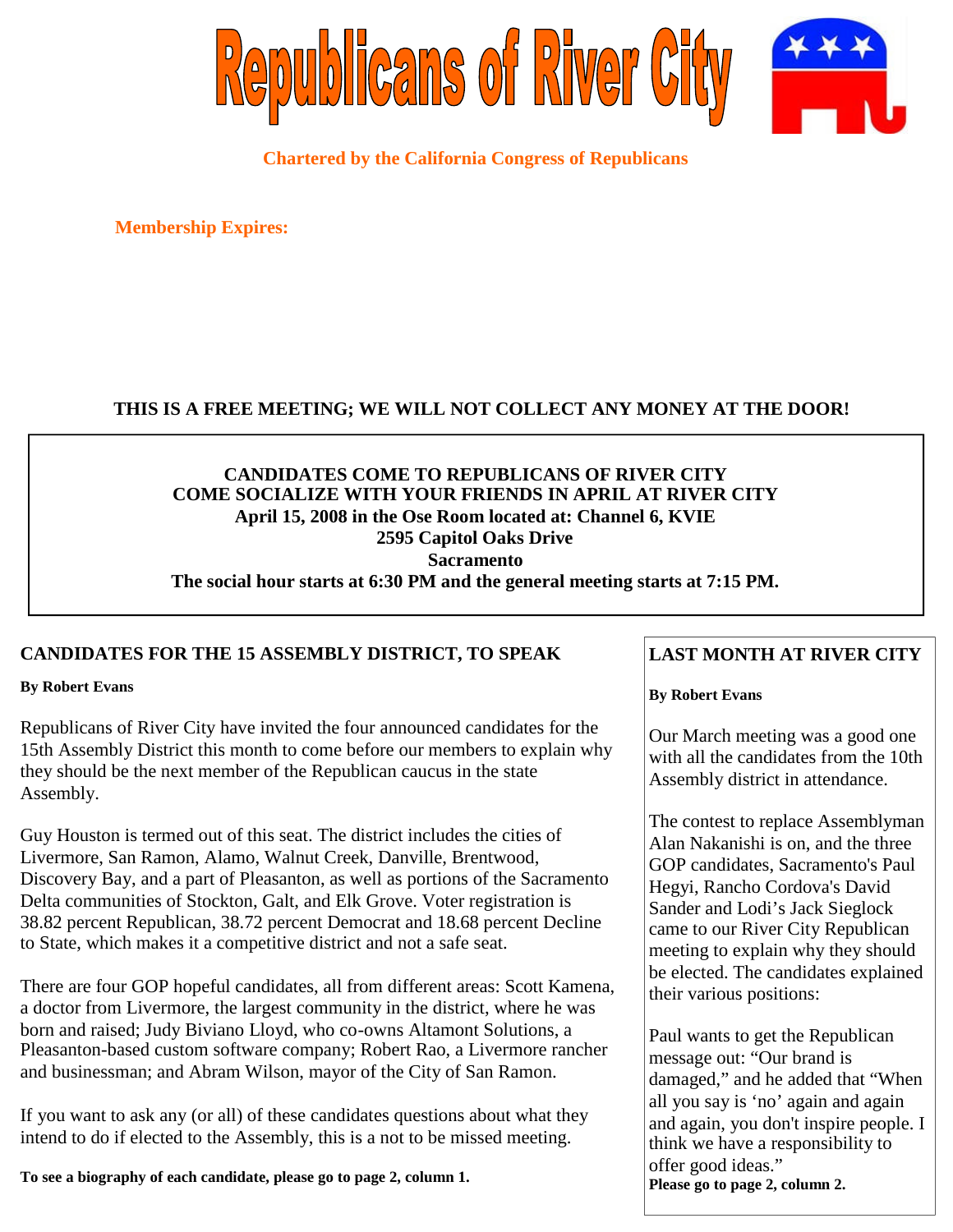



Dr. Scott Kamena was born and raised in Livermore, the largest community in the 15th Assembly District. He is now

raising his own family there. After earning his undergraduate and doctorate degrees from UC Berkeley, Scott returned to Livermore to join his father in operating his Optometry practice. Murrieta Optometry has served more than 20,000 people in the Livermore area. In managing this business, Scott has personally experienced the struggle small businesses face in California everyday. With a staff of 12, Scott has had to deal with the problems that face many entrepreneurs such as workers' compensation costs, medical insurance hikes, and land use issues.





Judy got her start in public service in 1983, serving as a staff member in the U.S. House of Representatives. In 1984, Judy joined the Reagan-Bush '84 campaign in their Washington, D.C.

headquarters. After the campaign, she served in President Reagan's Administration as an appointee at the U.S. Department of Agriculture.

Thereafter she served as Special Assistant to United States Senate Majority Leader Bob Dole, then as Director of External Affairs/ Special Projects for the Republican National Committee where she was the liaison with state governments for the Contract with America.

In 2001 Judy was the first woman to serve as Region IX Representative for the U.S. Department of Labor. Currently, Judy Lloyd co-owns Altamont Solutions, a Pleasantonbased custom software company. She serves on the Bay Area Boards of Directors of the California Women's Leadership Association and the California Elected Women's Association for Education and Research.

-------------



Robert Rao is a fiscally conservative business owner who, over the past thirty years, has founded and owned three highly successful Bay Area automotive dealerships.

Page 2 Robert's first company, Saratoga Motors, Jack said that his experience in was started in 1975. Continuing on the heels of its success, in 1989, Robert launched Corporate Motors. Quickly becoming an industry giant, his companies moved over \$500,000 of inventory a day. By the time they were sold in 2005, Robert's companies grossed nearly \$200 million in sales annually and consisted of more than 250 employees. In addition to his focus on family and business, Robert Rao is an active member of the local community. He is a member of the Livermore, Pleasanton and Brentwood Chambers of Commerce, as well as a member of the Pacific Research Foundation, the Howard Jarvis Taxpayers Association, the Contra Costa Cattleman's Association, the Futurist Society, and the Aircraft Owners and Pilots Association. Robert is a regular financial supporter of the St. Jude's Children Hospital, the Boy Scouts, and local elementary schools. Robert currently lives on Rao Ranch in Livermore.

-------------



Mayor Abram Wilson and his family have been residents of the City of San Ramon for over thirty years. He is married to Dr. Karen Wilson and has two adult children- Natausha and Nathan. Mayor Wilson was elected to the San Ramon City

Council in November 1999, appointed Mayor in 2002, and then became San Ramon's first elected Mayor in 2003. He was unopposed in his 2005 re-election campaign and continues to run unopposed currently.

During his tenure on the council, Mayor Wilson has been instrumental in developing a Disaster Preparedness Plan for the City of San Ramon businesses, schools, and other cities in the Tri-Valley and San Ramon Valley areas.

Mayor Wilson is also the current Chair of the Contra Costa County Mayors Conference (2007).

Mayor Wilson was a successful member of the finance industry and worked as Wells Fargo Bank's Vice-President, Federal Funds Trader. He then worked at Bank of America, LLC as Principal and Senior Account Executive.

#### **LAST MONTH AT RIVER CITY**

Dave said "You leave the public sector to do what only it can do." government will help him play an active role in the on-going budget problems.

Among the many topics covered by the three candidates, Paul doesn't believe global warming is caused by people, saying "I don't think global warming is something we're responsible for." Jack said "We shouldn't have to bond for everything. We should be able to pay for new roads with general fund revenues." "By cutting expenses, by just being prudent." He went on to say "We're going to have to eliminate a lot of programs. It's going to hurt." Dave wants to get illegal immigrants out of California emergency rooms, saying "Our emergency room healthcare crisis is being driven by citizens of other nations."

Agreeing with Dave, Paul said he would deport illegal immigrants in state prisons. He noted that the Democratic governor of Arizona did this and saved that state \$9 million in 7 months. "We need to start deporting them so they're not taking up space any more." Jack wants the border wall built now, saying "I support building a fence. I think that's the first order of business."

When asked what is the first bill each candidate would propose, Paul said a bill to lower California welfare benefits so they match federal standards, saving the state \$300 million a year. Jack said legislation to "get rid of frivolous lawsuits." Dave said he wants a new legislative rule that says "every time we create something in state government, we ought to eliminate something. Otherwise government grows uncontrollably." Answering questions from our members, all three candidates agreed that putting fluoride in water is a good thing and to another question, all three want to rein in the lawsuits filed by activists using the Americans with Disabilities Act.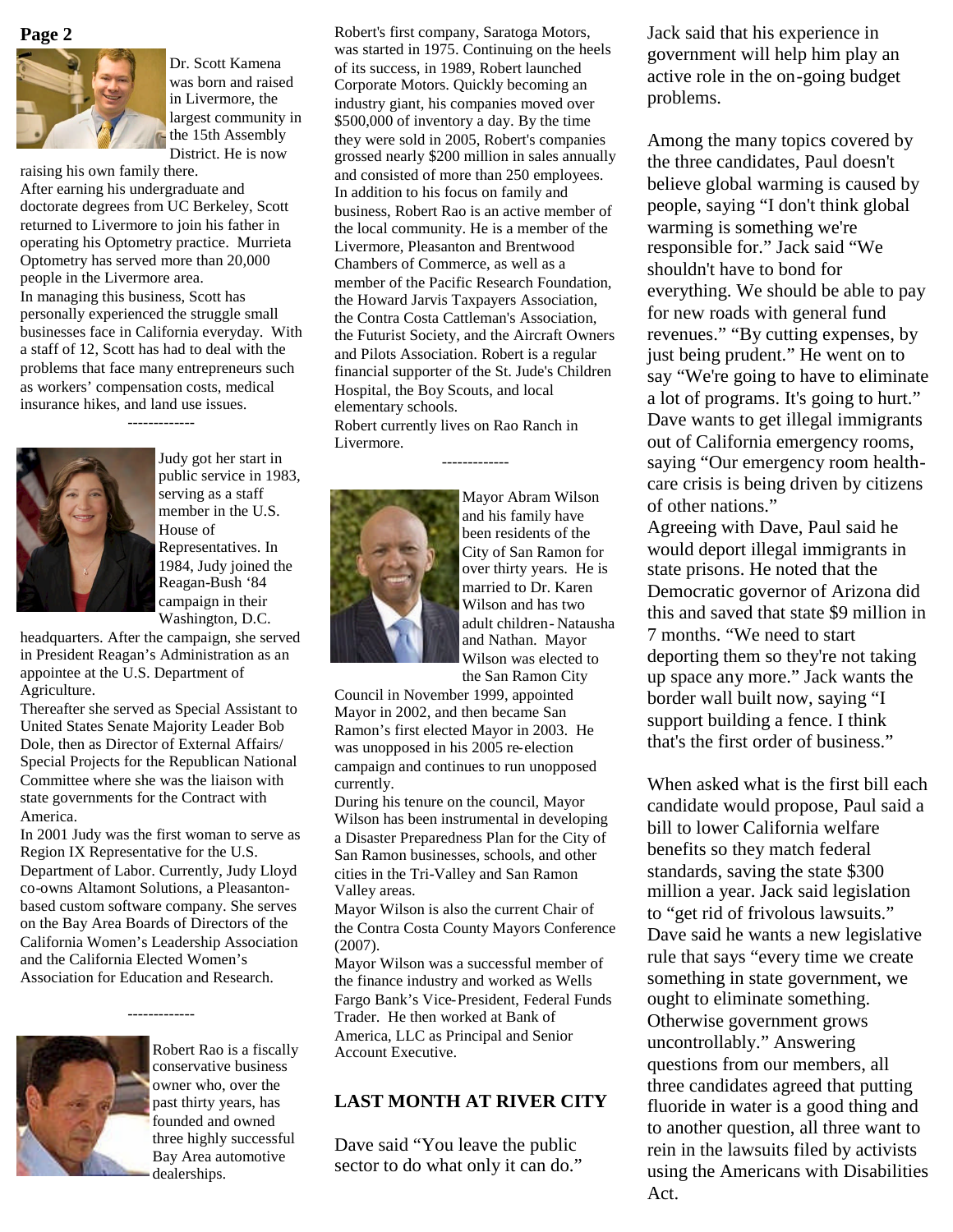# **Page 3 IN MY OPINION:**

#### **FINANCIAL CRISIS AND GOVERNMENT REGULATION by Christopher Angle**

On Monday, March 31, the Bush Administration proposed the broadest overhaul of financial oversight since the Great Depression. The administration's plan, which is largely in response to the current financial crisis, is of such magnitude that it is likely to elicit criticism from many quarters. In addition, it is such an ambitious reform package that it will take years to implement. Broadly speaking, the reforms will reorganize much of the financial oversight infrastructure so that it is compatible with current realities. In addition, however, many firms on Wall Street will be subject to increased regulation and oversight than they were in the past.

As conservatives, our initial reaction is to oppose regulation that interferes with the free market. We tend to be for less government interference and more freedom for individuals and firms. In this case, however, many of the firms that will face increased regulation engaged in activities that contributed to the current crisis. For example, generating and/or purchasing sub-prime mortgage loans that have gone bad has resulted in damage to many financial firms, including major ones such as Countrywide and Bear Stearns. The Bear Stearns meltdown led the Federal Reserve to take emergency action and engineer a sale of the company to JP Morgan (and put up \$29 billion of taxpayer dollars to back Bear Stearns assets in the process). Bank of America, itself hurting from the subprime mortgage crisis, is in the process of purchasing Countrywide. It is difficult to understate the magnitude of this crisis, which has brought the financial system under severe strain.

Some would even argue that the system has come perilously close to collapsing in recent weeks. Like roads and bridges, a functioning financial system is part of the infrastructure that makes a sophisticated market economy possible. As such, a stable financial system is a quasi-public good that benefits all market participants. Given that most free market conservatives would agree that the government has a role in providing and maintaining roads as means of promoting commerce, some government regulation of the financial sector should be seen in the same manner.

This is not to say that each and every reform that has been proposed will lead to financial market stability. Nor is it to say that every one of the proposed reforms is good or desirable. What is certain is that the recent crisis was brought about by market participants engaging in activities that although irresponsible, were not necessarily illegal. The farreaching consequences of these irresponsible actions shows the need for increased regulation. Freedom demands that people (and firms) act responsibility. When irresponsibility becomes the norm, then freedom must be restricted. This is precisely what has happened in the financial sector, and why increased regulation and oversight of this sector is a good idea.

# **DID YOU KNOW**

Did you know you can now pay your River City dues on line?

It's easy. Just set your computer browser to REPUBLICANS OF RIVER CITY, click on JOIN, and fill out the form. Then click on the SUBMIT button and fill in the credit card information.

# **HAVE A LAUGH**

### MORE DISORDER IN THE **COURT**

From the book Disorder in the American Courts, these are what people actually said in court:

ATTORNEY: The youngest son, the twenty-one-year-old, how old is he? WITNESS: Duh, he's twenty-one. ----------

ATTORNEY: Were you present when your picture was taken? WITNESS: Are you sh\*\*ing' me? ----------

ATTORNEY: So the date of conception (of the baby) was August 8th? WITNESS: Yes. ATTORNEY: And what were you doing at that time? WITNESS: Uh.... I was getting laid! ----------

ATTORNEY: She had three children, right? WITNESS: Yes. ATTORNEY: How many were boys? WITNESS: None. ATTORNEY: Were there any girls? WITNESS: Are you sh\*\*ing me? Your Honor, I think I need a different attorney. Can I get a new attorney? ----------

ATTORNEY: How was your first marriage terminated? WITNESS: By death. ATTORNEY: And by whose death was it terminated? WITNESS: Now whose death do you suppose terminated it? ----------

ATTORNEY: Can you describe the individual? WITNESS: He was about medium height and had a beard. ATTORNEY: Was this a male or a female? WITNESS: Guess.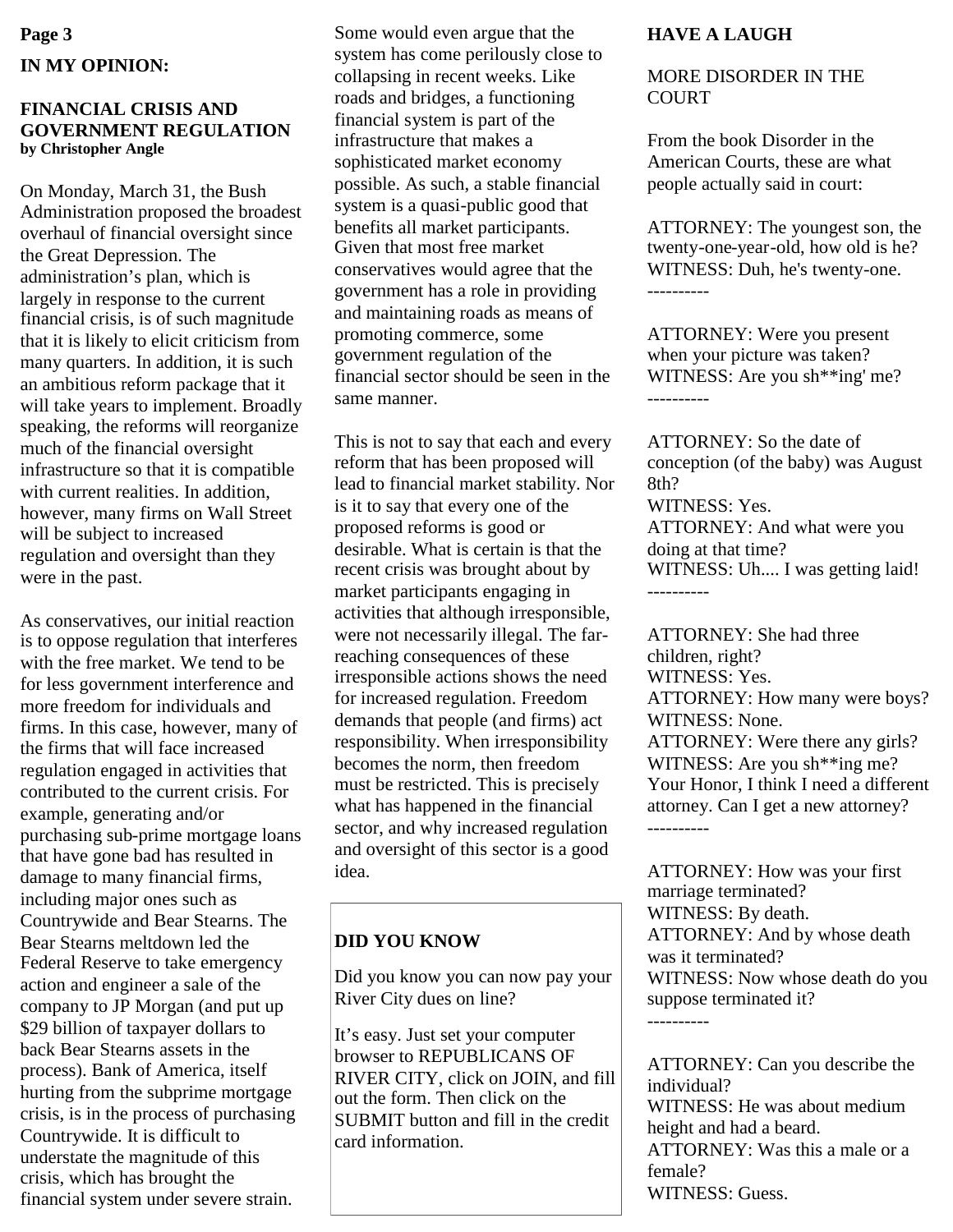#### **Page 4**

#### **SOLAR ENERGY FIRMS LEAVE WASTE BEHIND IN CHINA** (PART 2) **By Ariana Eunjung Cha Washington Post Foreign Service Sunday, March 9, 2008**

Chinese companies' methods for dealing with waste haven't been perfected.

Because of the environmental hazard, polysilicon companies in the developed world recycle the compound, putting it back into the production process. But the high investment costs and time, not to mention the enormous energy consumption required for heating the substance to more than 1800 degrees Fahrenheit for the recycling, have discouraged many factories in China from doing the same. Like Luoyang Zhonggui, other solar plants in China have not installed technology to prevent pollutants from getting into the environment or have not brought those systems fully online, industry sources say.

"The recycling technology is of course being thought about, but currently it's still not mature," said Shi Jun, a former photovoltaic technology researcher at the Chinese Academy of Sciences.

Shi, chief executive of Pro-EnerTech, a start-up polysilicon research firm in Shanghai, said that there's such a severe shortage of polysilicon that

the government is willing to overlook this issue for now.

"If this happened in the United States, you'd probably be arrested," he said.

An independent, nationally accredited laboratory analyzed a sample of dirt from the dump site near the Luoyang Zhonggui plant at the request of The Washington Post. The tests show high concentrations of chlorine and hydrochloric acid, which can result from the breakdown of silicon tetrachloride and do not exist naturally in soil. "Crops cannot grow on this, and it is not suitable for people to live nearby," said Li Xiaoping, deputy director of the Shanghai Academy of Environmental Sciences.

Wang Hailong, secretary of the board of directors for Luoyang Zhonggui, said it is "impossible" to think that the company would dump large amounts of waste into a residential area. "Some of the villagers did not tell the truth," he said.

However, Wang said the company does release a "minimal amount of waste" in compliance with all environmental regulations. "We release it in a certain place in a certain way. Before it is released, it has gone through strict treatment procedures."

Yi Xusheng, the head of monitoring for the Henan Province

#### **Republicans of River City Board of Directors:**

Carl Burton, President Marian Higdon, Director 1st Vice President Fred Hildebrand, Director Betty Axup, 2nd Vice President Mary Pearson, Director William Chan, Membership Secretary Al Rogel, Director Robert Evans, Treasurer John Signorotti, Director Paul Green, Past President Barbara Sullivan, Director George Bradshaw, Director Cambria King, Director Richard Eigenheer, Director Florin Ciuriuc, Associate Director Ed Gorre, Director Marko Mlikotin, Associate Director

Environmental Protection Agency, said the factory had passed a review before it opened, but that "it's possible that there are some pollutants in the production process" that inspectors were not aware of. Yi said the agency would investigate.

In 2005, when residents of Li's village, Shiniu, heard that a new solar energy company would be building a factory nearby, they celebrated.

To be continued.

 $\bullet$  $\blacklozenge$  $\blacklozenge$  $\blacklozenge$  $\blacklozenge$ 



Volume 2008, Issue 4 P. O. Box 1776 Carmichael, CA 95609-1776

Editor: Robert Evans Telephone 359-5741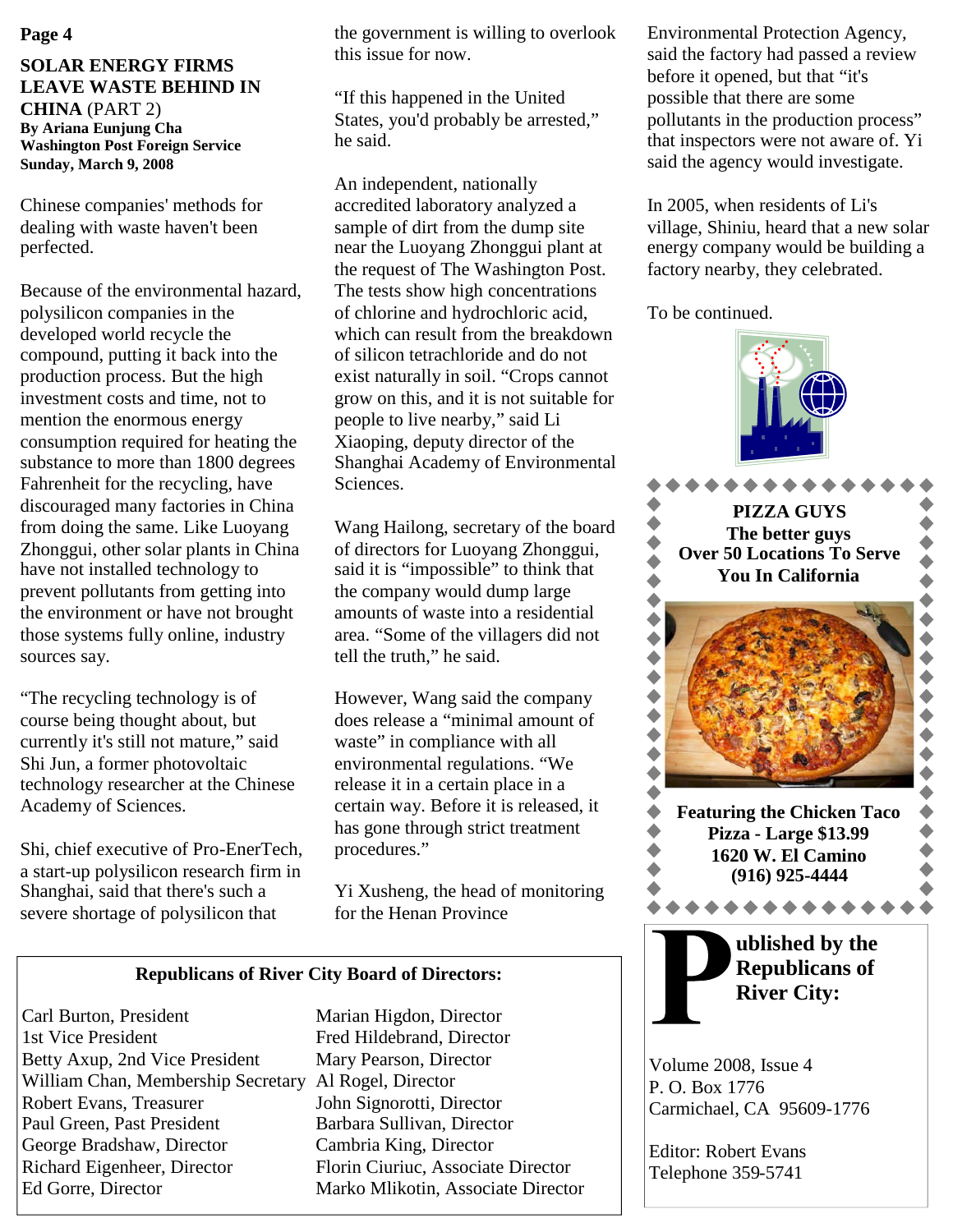![](_page_4_Picture_0.jpeg)

![](_page_4_Picture_1.jpeg)

**THE GOVERNOR'S CORNER**

**GOVERNOR CALLS ON LEGISLATURE TO CUT RED TAPE VOLUNTEER FORCE**

4/7/2008

**THREATENING Arnold**<br> **Schwarzenegger CALIFORNIA'S** 

Governor Schwarzenegger joined Senator Roy Ashburn at Discovery Park in Sacramento to urge the legislature to pass Senate Bill 1345, which will permanently remove the requirement that volunteers on public works projects be paid the prevailing wage. In 2004, the Governor signed legislation to remove this constraint, but without further legislative action this year, this legislation will expire. The Governor is committed to empowering the state's robust volunteer force and will continue to call on the legislature to take action. A committee vote on SB 1345 is scheduled for April 9.

"Government has its job to do, but government cannot do it all - the real action comes from the people…Without this law, public works projects - like building playgrounds or cleaning up beaches, rivers and parks - will be in jeopardy of not being completed. There have been no complaints to the Labor Commissioner, so it's time to make this common-sense law permanent." (Governor Schwarzenegger, Statement, 3/26/08)

If the legislature fails to act, California's volunteers could be turned away and non-profit groups could be forced to shut their doors.

To prevent this from happening, the Governor is calling on the legislature to pass SB 1345. Government should welcome, encourage and empower California's volunteers, not tie them up in red tape. Passing SB 1345

ensures that the state's non-profit organizations and our robust volunteer force can continue to support our communities.

The Governor is committed to continuing to strengthen service and volunteerism in California.

In February, the Governor signed an Executive Order to establish the new position of Secretary of Service and Volunteering. The Governor's action will raise the profile of service in the Golden State to a national level; improve coordination of vital volunteer activities statewide and support local service efforts; encourage more Californians to become involved with service and volunteerism; help California respond to natural disasters and emergencies; and give California's volunteers a voice at the highest levels of state government, all without adding any new net costs to the state budget.

### **JUDGE RULES VOTER REGISTRATION FORMS MUST BE IN ENGLISH ONLY**

That's right a District Court Judge in Des Moines in Iowa recently rule that providing voter registration forms in other languages violates Iowa's English Only law.

Congressman Steve King, who while serving the state legislature, authored the law back in 1992 requiring all Iowa official government documents to be in English. King and others went to court in 2006 claiming then Secretary of State and current governor, Chet Culver, was violating the law by providing voter registration forms in Spanish, Bosnian, Vietnamese and Laotian.

King lead the fight in the courts arguing that Federal law requires that one must be a citizen of the United States to vote and that one must read and speak English to become a

**Page 5** citizen. So for generations, no one who cannot read English is supposed to be able to vote in American elections.

> King said "A naturalized citizen has to demonstrate improved proficiency in both the spoken and written English language, and also understand our history and essentially take a patriotism test. So if you are a naturalized citizen, you have no argument or claim to anything other than an English only ballot."

> California voters in 1986 made English the office state language when they approved Proposition 63. Former United State Senator Sam Hawakawa was the driving force behind Proposition 63 that amended the California Constitution with 74% of the vote – the largest vote on a citizen-sponsored initiative in the history of the State of California.

Under the provisions of Prop 63, the legislature was instructed to develop policies to implement English as the official state language. A policy the state legislature has failed to act upon and the Attorney General Office has issued an opinion stating that the voter's will was merely "advisory" and not binding on the state.

Proposition 63 gave "standing to sue" to any citizen of the state, that is, any citizen can file a lawsuit to enforce this constitutional mandate (if you have the money to take on the establishment in court).

![](_page_4_Picture_22.jpeg)